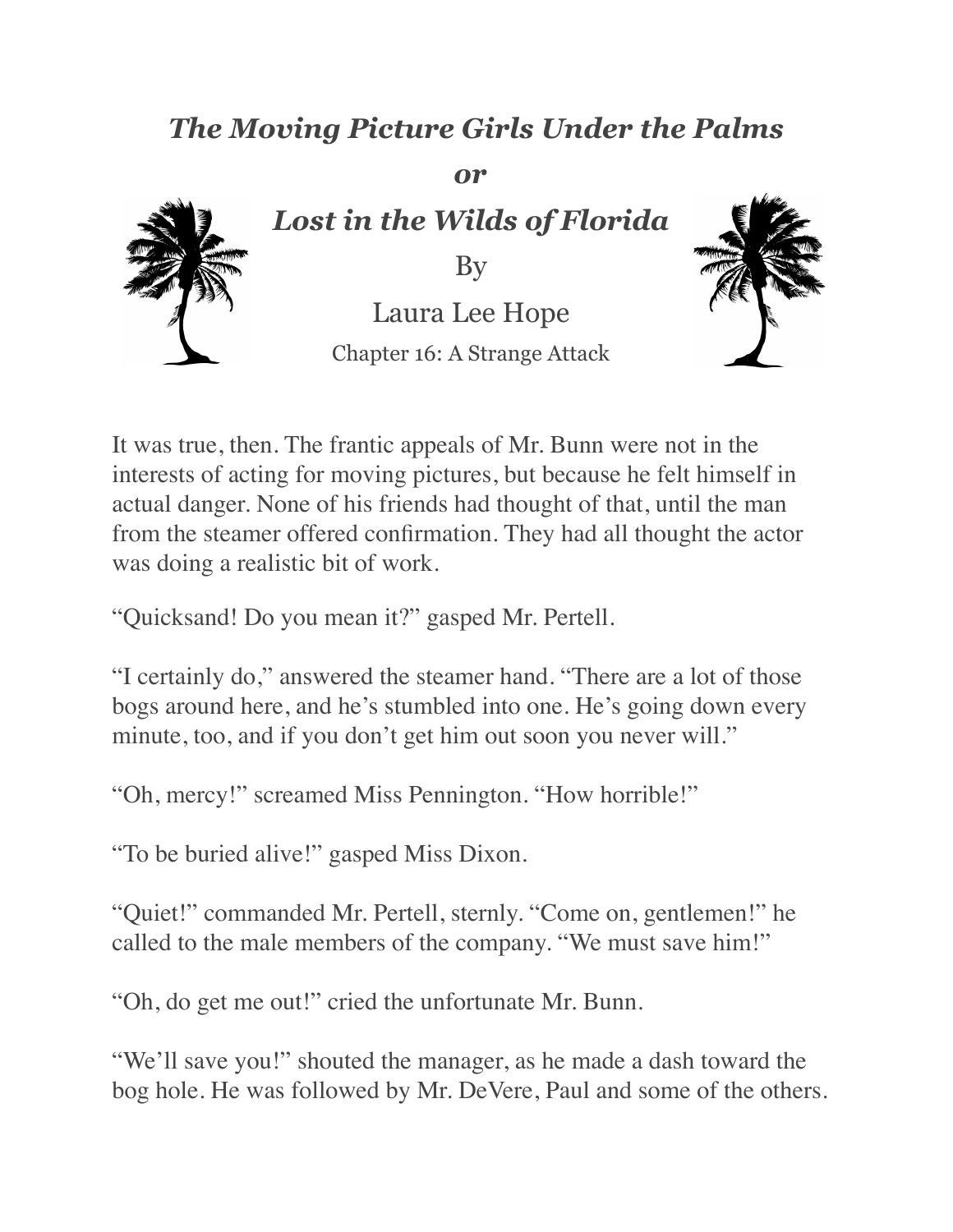"Keep back!" yelled the man from the steamer. "If you get in you won't get out either."

"But they must save him!" cried Alice, who had gone forward with her father.

"They can't save him by getting into the quicksand themselves!" pointed out the man who seemed to know the deadly nature of the bog. "The only way is to fling him a rope."

"A rope! There isn't one nearer than the steamer!" cried Mr. Pertell.

"I'll go get it!" offered Mr. Switzer. "I am a goot runner!"

"It will be too late, I'm afraid," objected the steamer hand. "He is sinking faster now."

This was indeed but too true. Whereas at first the clinging mud and sand of the bog hole had only been up to Mr. Bunn's knees, he was now engulfed to his waist.

"We'll have to make a rope!" cried Mr. Towne. "Tear up our coats, or something like that."

"I know a way, Ruth," declared Alice. "We have on two skirts. The under one is of heavy cloth. Couldn't we tear those into strips—?"

"Of course! How wise of you to think of it!" replied the other girl. "Daddy, we can provide a rope!" she cried, and she quickly whispered to him what Alice had suggested.

"The very thing!" he agreed. "Quick, slip behind the bushes there and remove your underskirts. I'll have my knife ready to slit it into strips."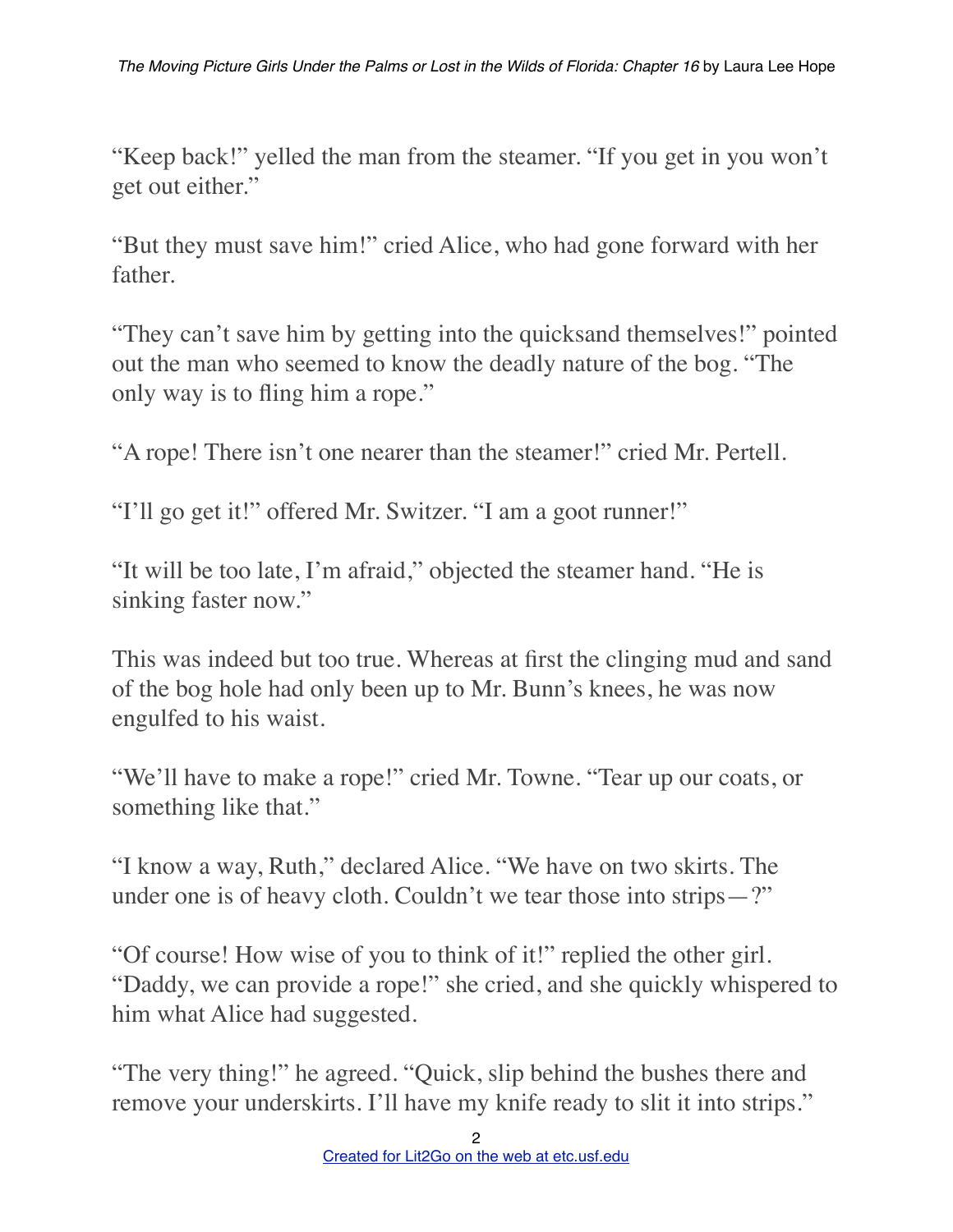While the two moving picture girls retired for a moment their father quickly explained their plan.

"And you may have our skirts, too," said Miss Pennington. "Only mine is of such thin material—"

"So is mine, unfortunately," added Miss Dixon.

"Fortunately I think the two skirts of my daughters will be sufficient," said Mr. DeVere, as he opened his keen-bladed knife.

"Oh, I am going down!" cried Mr. Bunn, in anguished tones.

"Here are the skirts!" cried Alice, as she came out with her own and Ruth's over her arm.

Ready hands aided Mr. DeVere in cutting the stout material into strips that were quickly knotted together, making a strong rope.

"It's a shame to spoil your suit," said Paul to Alice.

"It doesn't matter. The skirts were only cheap ones, of khaki cloth, but they are very strong. I am glad we wore them."

"And I guess Mr. Bunn will be, too," added the young actor.

"Now we'll have you out!" cried Mr. DeVere, as he flung one end of the novel rope to the actor in the bog. Mr. Bunn caught it, and, at the direction of Mr. Pertell, looped it about his chest, just under his arms.

"Now, all pull together!" cried the manager. "But take it gradually, until we see what strain this rope will stand."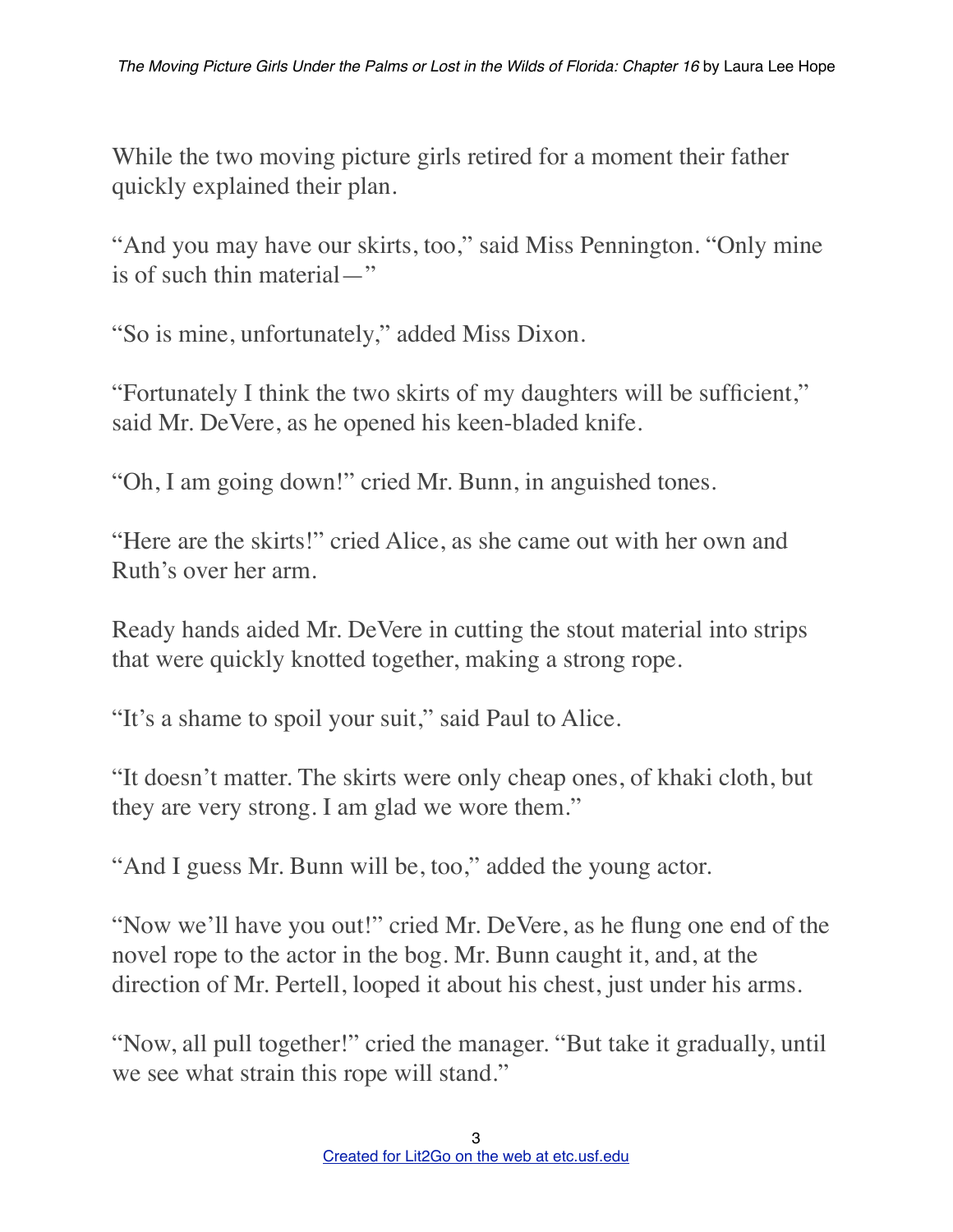Indeed a slow, gradual pull was the only feasible method of releasing Mr. Bunn. But with the rope around him, he felt that he was going to be saved, and did not struggle so violently.

Often when one gets into a quicksand bog the more one struggles the faster and deeper one sinks. Only it is almost impossible not to struggle against the impending fate.

With the skirt-rope about him, and his friends pulling on it, Mr. Bunn's hand were free. Seeing this, and realizing that the more force that was applied, up to a certain point, the sooner would the actor be freed, Ruth cried:

"If we had another rope we girls could help, and Mr. Bunn could hold on to it with his hands," for she and her sister, as well as Miss Pennington and Miss Dixon, were doing nothing.

"Let's go to the steamer and get one," proposed Miss Dixon.

"It would be too late," declared Alice. Then, as she looked about the little clearing where the accident had taken place she saw, dangling from a tree, a long vine of some creeping plant. There were several stems twined together.

"There's our rope!" she cried. "That vine!"

"Oh, Alice! How splendid!" exclaimed her sister. "You think of everything!"

"Well, let's stop thinking, and work!" suggested the younger girl. "They need all the help they can get to pull Mr. Bunn out of that bog."

Together the girls managed to get off a long piece of the stout vine, which made a most excellent substitute for a rope.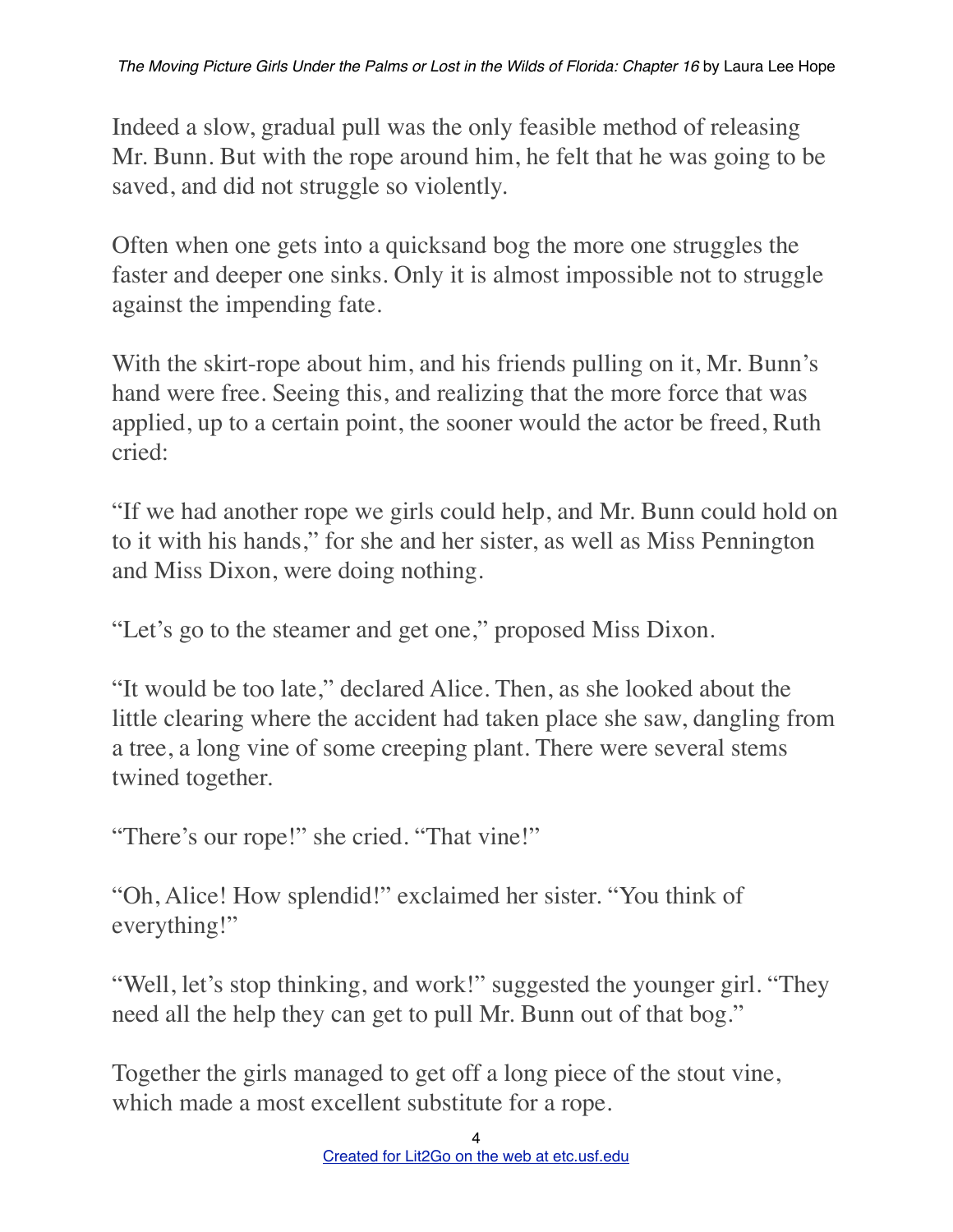"I suppose if I had thought of this first we needn't have cut our skirts," said Alice.

"I'm not sorry we didn't," was her sister's reply.

"Nor am I!"

"Catch this, Mr. Bunn!" called Alice, as with the vine rope she went as near the bog hole as was safe.

"Good idea! Great!" cried Mr. Pertell. "You moving picture girls are as good as men!"

"Better!" declared Mr. Bunn, who was over his fright now. He caught the end of the vine Alice flung to him, and held on grimly as the four girls prepared to tug on their portion.

With this added strength the plight of the actor was soon relieved. Slowly but surely he was pulled from the sticky mud, and, a little later, he was safely hauled out on the firm bank.

"Thank the Lord for that!" exclaimed Mr. Pertell, reverently, as he saw that his employe was safe. "I should never have forgiven myself if—if anything had happened to you. For it was my suggestion that you go in the bog. My dear man, can you forgive me?" and he held out his hand to Mr. Bunn, while his voice grew husky, and there was a suspicious moisture in his eye.

"That's all right," responded Mr. Bunn, generously, and he seemed to have added something to his nature through his nerve-racking experience. He had been near death, or at least the possibility of it, and it had meant much to him.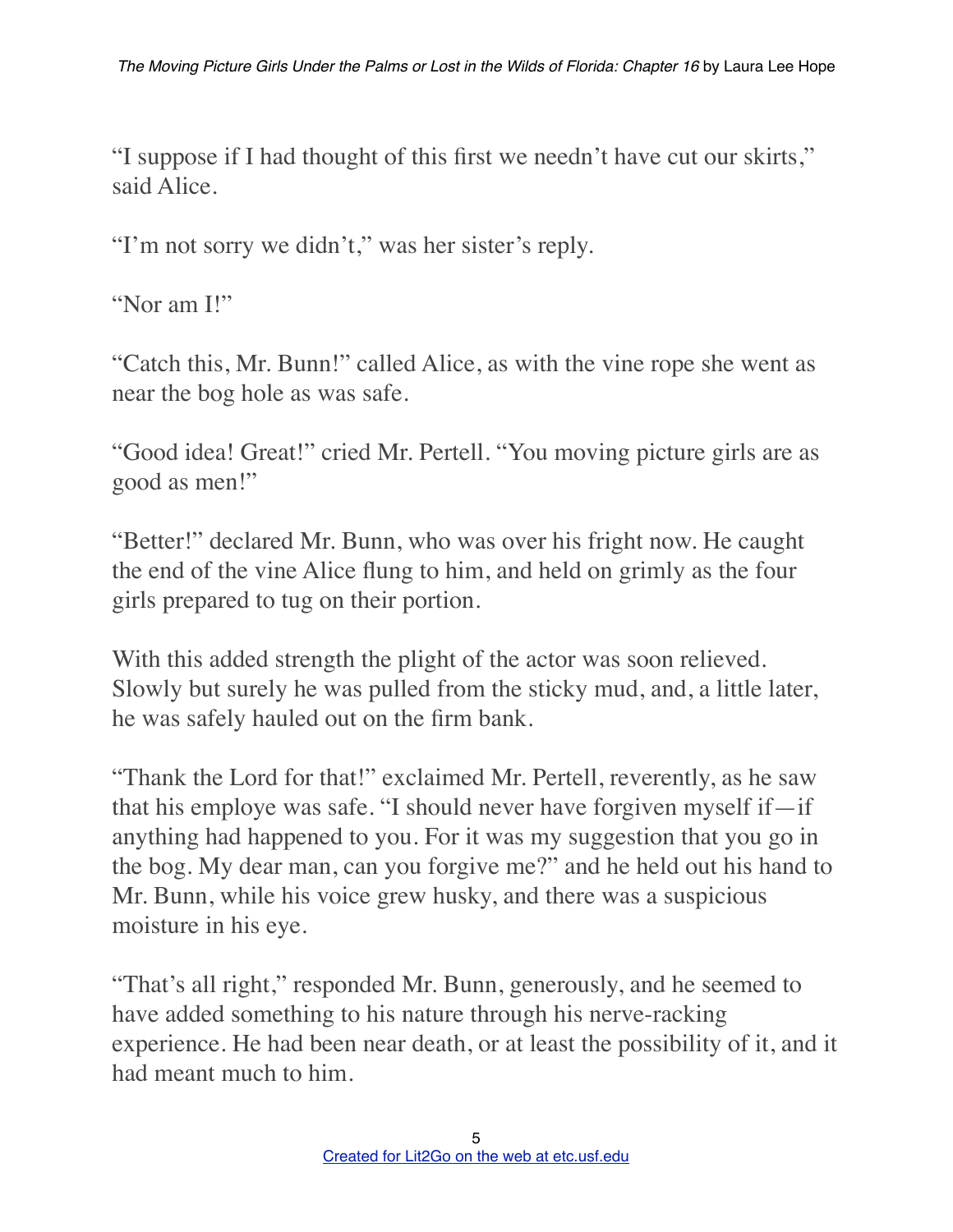"Don't blame yourself, Mr. Pertell," he went on. "I went into the hole with my eyes open. Neither of us knew the quicksand was there. And I suppose we must accept with this business the risks that go with it."

"Yes, it is part of the game," admitted the manager; "but I want none of my players to take unnecessary risks. I shall be more careful in the future."

Mr. Bunn was quite exhausted from his experience, and, as the affair had tried the nerves of all, it was decided to give up picture work for the rest of the day.

"I can't help regretting, though," said Mr. Pertell, as they were on their way back to the steamer, "that we didn't get a moving picture of that. It would have made a great film—better even than the one I had planned."

"Oh, but I did get views of it!" cried Russ, with a laugh, that did much to relieve the strain they were all under.

"You did!" exclaimed the manager, in surprise.

"Yes," went on the young operator, "when I saw that there were enough of you hauling Mr. Bunn out, I thought I might as well take advantage of the situation and get pictures. So I have the whole rescue scene here," and he tapped his moving picture camera.

"I am glad you have!" exclaimed the Shakespearean actor, heartily. "As long as I had to go through with it we might as well have the Comet Company get the benefit of it."

Back through the tropical forest and swamp they went, until they reached the steamer. There Mr. Bunn and Mr. Towne enjoyed the luxury of a good bath, and their clothes were cleaned.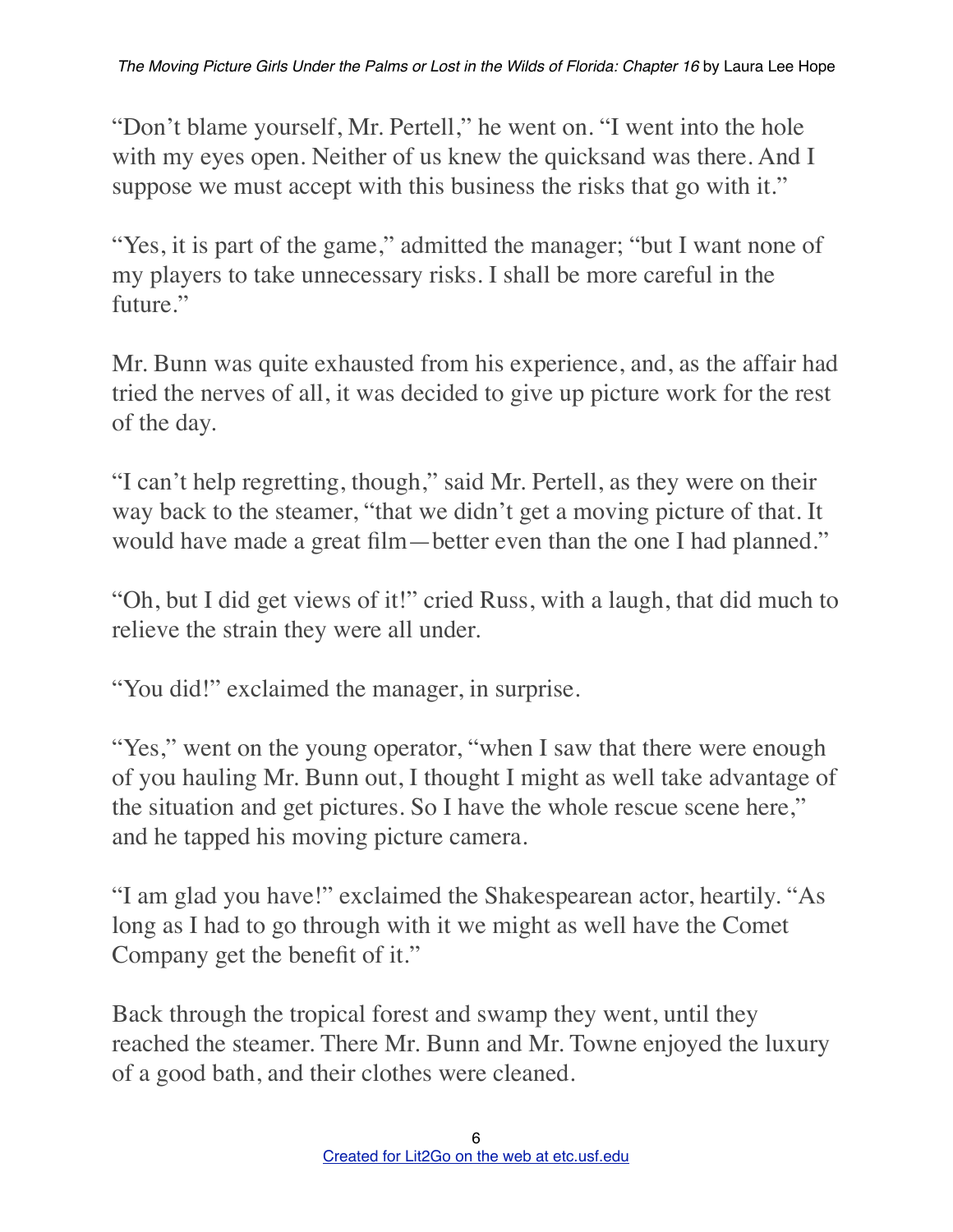Alice came in for much praise, for it was her quick wit, in a way, that had enabled Mr. Bunn to be so promptly saved.

"And to replace your daughters' spoiled skirts, Mr. DeVere," said the manager, in speaking of the matter later, "I beg that I may be allowed to get them whole new suits."

"Oh, that is too much," protested the actor.

"Indeed it is not!" declared Mr. Pertell. "I am also going to give each player a bonus on his or her salary, and to Mr. Bunn, for what he suffered, a special bonus."

A day or so later the film, in which Mr. Bunn had figured in the quicksand, was finished, and then came the announcement that they would proceed on down the river to a new location, so as to get a different scenic background for the filming of a new drama.

Some of the scenes of this took place on the steamer, and then, when the captain announced that he would have to tie up for half a day to enable the "roustabouts" to go ashore and cut wood for the boiler, Mr. Pertell said:

"Then we'll go ashore, too. I want to get some pictures in which a small boat will figure. So we'll take the camera along, Russ, and get some of those views I spoke of."

Some scenes ashore were filmed, and then, carrying out the idea of the drama, Ruth and Alice, with Paul Ardite, got into a small boat.

They were to go down stream a little way, and there go through certain "business" called for in the play. Paul was to row.